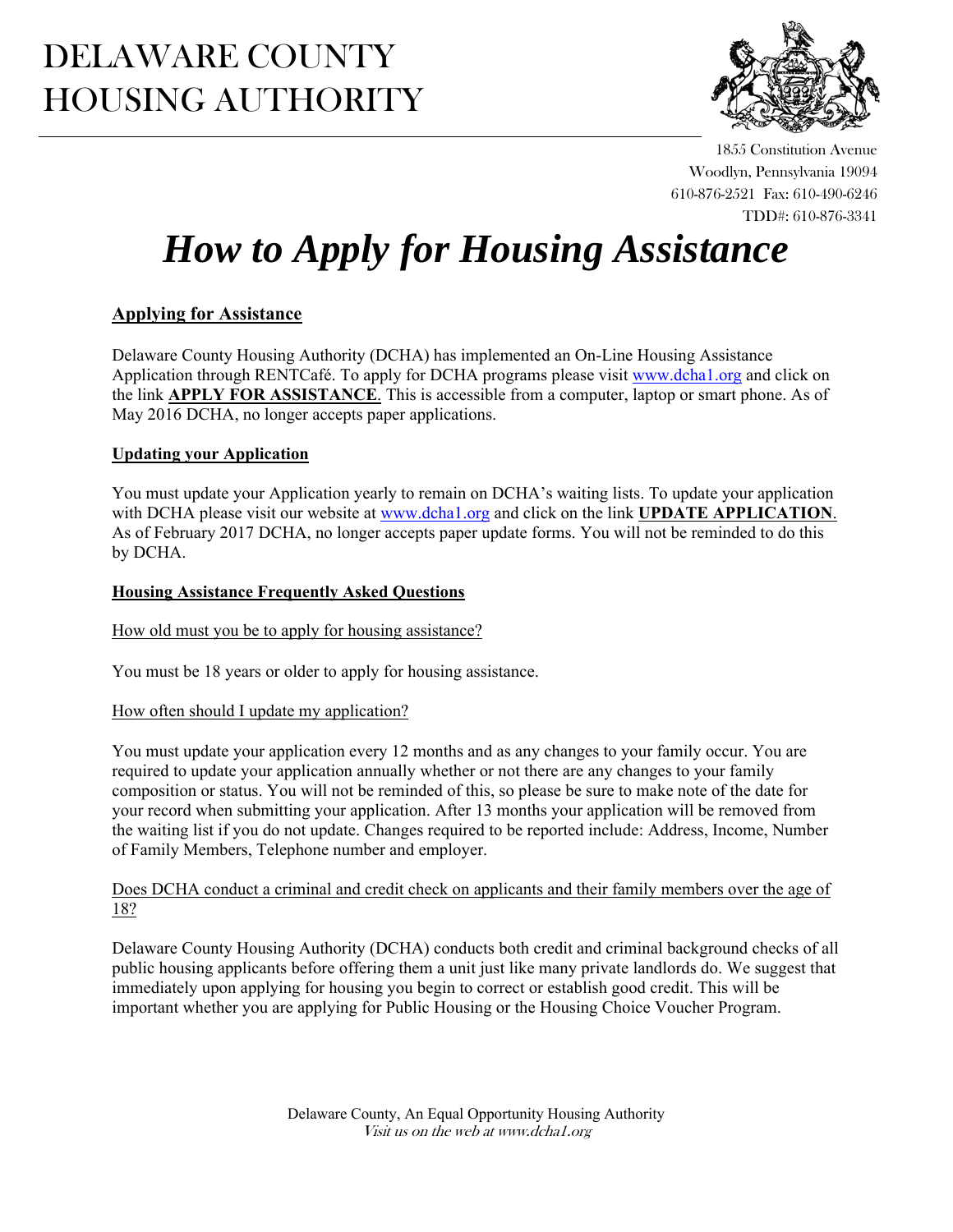#### How long will it take to be housed?

The wait time for our housing programs is difficult to determine. In our Public Housing Program, the wait time is dependent upon the availability of our units resulting from move outs. Wait time for the Housing Choice Voucher Programs is dependent upon existing clients dropping out of the program, so we can reissue that voucher. In this program you can expect a multi-year wait.

#### How will I be notified that my name has come up for housing assistance?

You will be notified by mail of your selection for an eligibility interview when your name has reached the top of a waiting list. This is why it is important to update your application annually or whenever there is a change. The letter will include documentation that must be completed and returned to DCHA within five business days of the date of the letter. Failure to respond to the letter will result in the removal of your name from the waiting list.

#### How can I check the status of my application?

You may check your status on-line. DCHA staff is not able to give this information out over the phone or in the office. To check your status, you will need your log in information that you created at the time of application for update.

#### How will I be selected for Housing Assistance?

Once you enter your application through DCHA's RENTCafé, preference points will be applied to your application in accordance with DCHA's HUD approved Admission and Continued Occupancy Policy, the Housing Choice Voucher Administrative Plan and the Tenant Selection and Continued Participation Policy as follows:

Twelve (12) points are assigned to applicants who are both employed as defined below and living or working in DCHA's legal area of jurisdiction which is Delaware County.

Nine jurisdiction points (9) are assigned to applicants living or working in Delaware County.

Three (3) points are assigned to applicants working at least 20 hours a week for 90 consecutive days. The working preference are also assigned to a family if the head, spouse or sole member is 62 years old or disabled.

To receive the local employment preference the applicant family must have at least one family member, age 18 years or older, employed at least 20 hours per week at the time of DCHA's offer of housing or who expect to work at least 20 hours in the jurisdiction as a result of planned employment.

NOTE: *Planned employment means bona fide offer to work in the Jurisdiction as evidenced by written documentation from the potential Employer.* 

Applicants with 12 points are selected for housing first. Once DCHA has exhausted all applicants with 12 points for a particular waiting list the next grouping will be 9 points and then 3 pts.